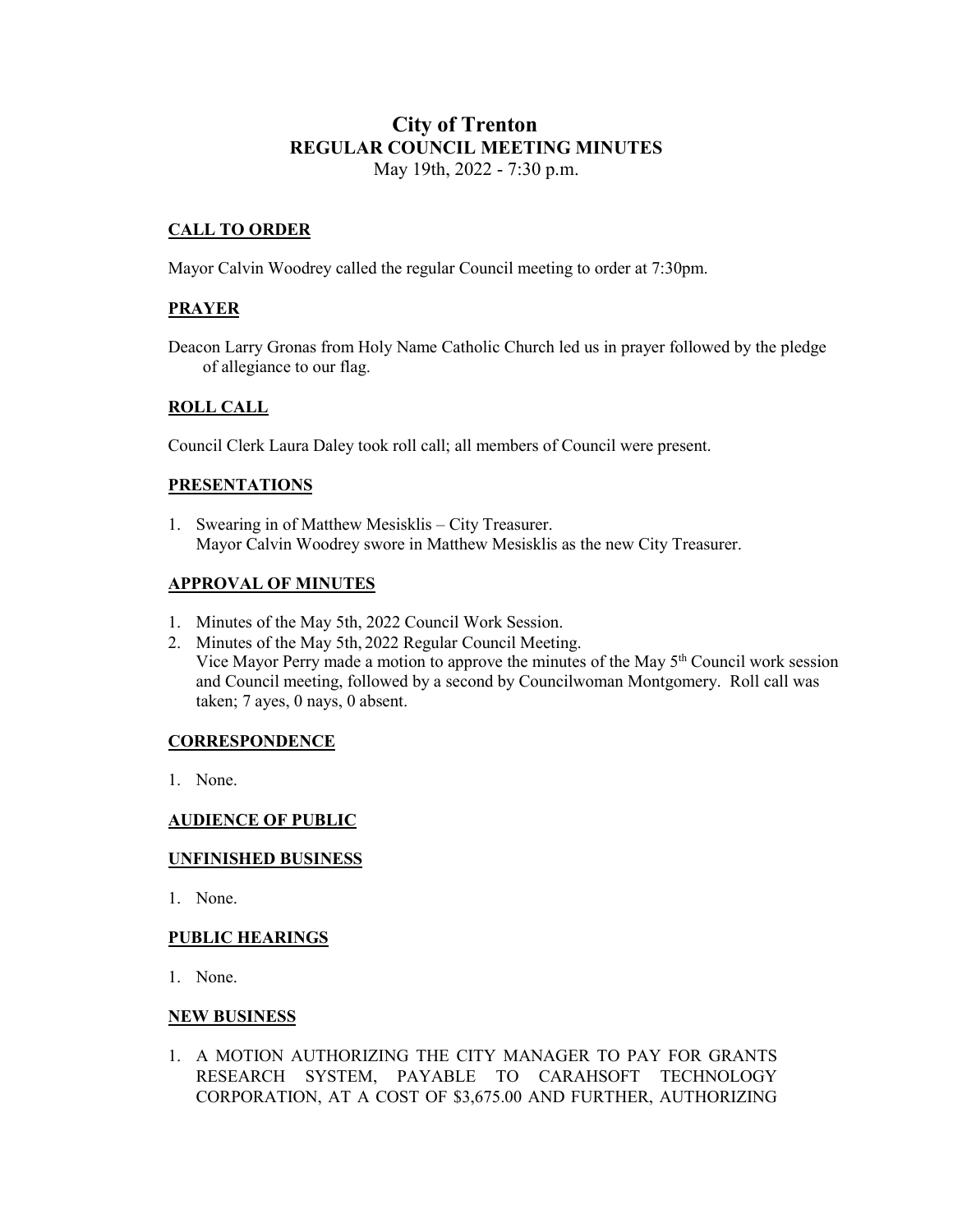THE TREASURER TO APPROVE THE THEN AND NOW CERTIFICATE RELATED THERETO IN COMPLIANCE WITH AND PURSUANT TO OHIO REVISED CODE SECTION 5705.41(D) AND CITY OF TRENTON RESOLUTION NO. 09-2012.

A motion to authorize was made by Vice Mayor Perry, followed by a second Councilwoman Harris. Roll call was taken; 7 ayes, 0 nayes, 0 absent.

#### **LEGISLATION**

1. None.

## **REPORTS**

City Manager Marcos Nichols had no reports.

Acting City attorney Schultise had no reports.

City Treasurer Matthew Mesisklis had no reports.

Council Clerk Laura Daley stated in the absence of Nick Ziepfel and Bill Jones, I have been asked to state that both the chicken legislation and the annexation legislation will be on the June 2<sup>nd</sup> Council meeting agenda for the first reading. Also she welcomed Matthew Mesisklis, welcoming him to the team.

#### **AUDIENCE OF COUNCIL**

- Councilwoman Harris thanked Public works for everything they did for the spring festival. Thanks to P.D. for hosting franks for the fuzz and the fire dept. for interacting with the kids and turning the fire hoses on them! Thanks to Councilman Perry for the proclamation for the Keith family. She finished by stating she would love to see the flag pole at the park moved to amore central location or by the amphitheater as the boy scouts did the flag raising for the festival but she was not sure many people caught it due to where the flag pole is located.
- Councilwoman Combs stated that it was a great event. Kids had a great time, the park equipment looked great, thanks to everyone involved.
- Councilman Perry Thanks so much to Public works, the police dept. and to Sharon. Also thanks to the Keith family!
- Councilman Agee stated this month is Mental Health month, and to try to get rid of the stigma that comes with this diagnosis. Congratulations to all of the graduates. He then reminded everyone to be safe this weekend for garage sales, the City will be crowded, please use extreme caution. Finally Happy Memorial Day, he asked that we take the time to memorialize our veterans that gave their lives for us.
- Councilwoman Montgomery thanked Matthew, and agreed with Councilman Agee, please use caution this weekend. She went on to say that this week she had the honor of being bedside of a 99 year old WWII veteran whom flown a B-52 for us to give us our freedom. Thank you to all vets.
- Vice Mayor Perry started off by thanking everyone that was involved in the festival and getting the playground ready on time. He thanked Amberly Osuna for volunteering for the Dunk booth, she spent the longest time in the booth and the water was freezing. He then thanked Matt Hill for his speech. Secondly he warned everyone to be patient and cautious.
- Mayor Woodrey thanked everyone that was involved with our first annual Springfest. HE stated he was told the playground needed a couple repairs to the pour in place but will only be closed for a couple days when the weather permits. He then also stated for everyone to be